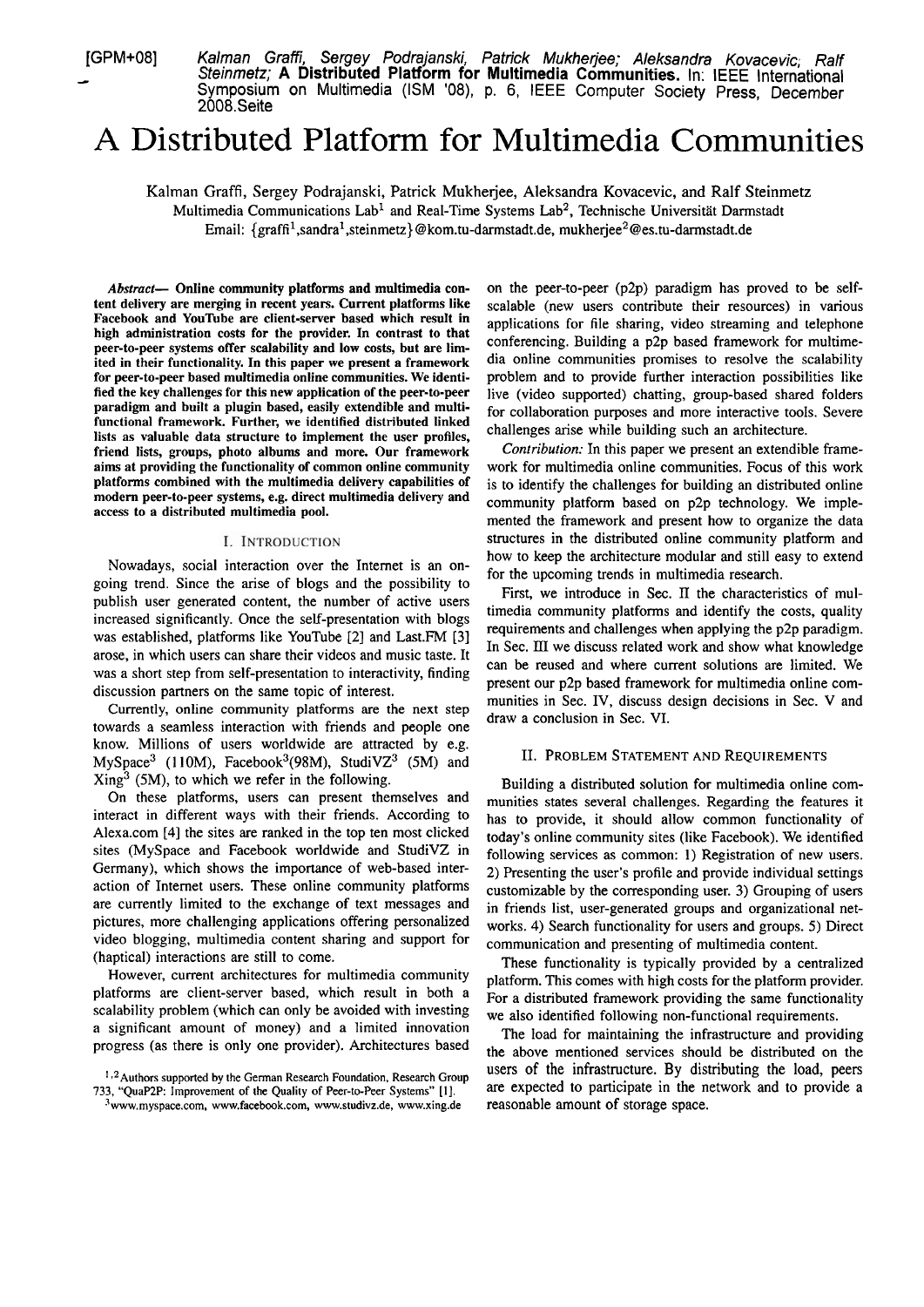Security is a challenging issue in a distributed multimedia online community. Following security features are needed most. First, authenticity of (maintenance) messages and objects in the system. Further, confidential, integer and authenticated direct communication and access control on the objects. Only owners should be able to change their data and to define who is allowed to access it. We sketch a security solution but keep the focus on the framework.

A distributed framework needs to be extendible in order to be able to fulfill the requirements of upcoming multimedia trends. Extendability of the framework enables the vendor or even the users to add new functionality by writing small plugins that can easily be integrated into the existing application.

In the next section we discuss approaches for the above mentioned requirements. Client-server based solutions may fulfill the requirements, they come with high costs for the vendor. P2P based applications address partially some functions of a multimedia online community, e.g. communication, and object sharing, but they do not address all at once. In Sec. IV we present our solution addressing all requirements on a distributed framework for multimedia online communities.

#### **III. RELATED WORK**

Current platforms for multimedia online communities follow the client-server paradigm, one vendor provides the servers which provide the service to the users. While it is quite convenient for the users, the vendor carries all the costs.

According to [5] annual administration expenses for the Facebook vendor are estimated to be 1.05\$ per single platform user, while having 98 Million users in 2007 [6]. It is straight fonvard to assume that administration costs which the Facebook vendor has to bear sum to about 98 Million of dollars per year. The most of these expenses are server administration costs. For YouTube, LastFM and MySpace the principle is the same. There as well, the most crucial resources, storage space and bandwidth, are provided by servers and the capacities of the clients are unused. A second limitation of client-server based solutions is the limited innovation progress. Typically only the provider is able to add new features and functions to the system, which limits the extendability of the platform.

The p<sub>2p</sub> paradigm provides an alternative for building a service oriented multimedia platform. Basically, in a p2p system the consumers and users of a service are building the infrastructure that provides the service. In a file sharing scenario, the users' devices form an overlay in which desired content can be found. The p2p paradigm can help to drastically lower the costs for a provider [7], as administration costs and the service load are shared among the users of the system.

Several applications demonstrate the advantages of the paradigm. For file sharing applications several overlays have been proposed. Unstructured overlays like FastTrack [8] or BubbleStorm [9] allow to search for the desired content using keywords. Structured overlays like Pastry [10] and Kademlia [I I] map objects in the system to peers using a specific scheme and allow to lookup objects according their ID. Whereas file sharing does not state strict requirements on the quality of



(a) Architecture Blocks (b) Usage Scenario of a Plugin Fig. 1. Layer-based Architeciure for Multimedia Online Communities

service (QoS), Internet telephony tools like Skype [12] or video streaming applications like  $Zattoo<sup>4</sup>$  or Joost<sup>4</sup> state QoS requirements. For telephony, low delay and jitter is cmcial, for video streaming high throughput as well. However, these popular p2p applications do not address multimedia online communities, no large-scale group interaction is supported.

Several distributed storage applications like OceanStore **[I** 31 address the reliable handling of large data objects, but do not offer user interaction capabilities. Wuala<sup>4</sup> enhances filesharing with communication functionality, but does not offer common collaboration functions of multimedia online communities. Groove<sup>4</sup> is a p2p based collaborative tool providing some limited support for group interaction, like message boards, chatting and shared folders. However, it only scales to a dozens of users in a group and does not support millions like in common multimedia online communities.

All presented applications provide a valuable and optimized function, but to our best knowledge. there is no p2p based multimedia online community platform. We present a distributed extendible framework combining the described functions and fulfilling the requirements stated in Sec. **Tl.** 

#### IV. A FRAMEWORK FOR MULTIMEDIA ONLINE COMMUNITIES

The architecture for multimedia online communities has to provide many functionality. Routing, distributed data storage and community specific functions are some among them. In order to combine these functions to a framework we use a layered model. Each layer provides specific functionality to upper layers by using the services provided by lower layers.

## **A.** *Main Buiiding Blocks* **of** *the Framework*

For a multimedia online community we have several functional requirements, which are presented in Fig. l(a). **A** layer for routing, for storage and message handling, a cache and

<sup>4</sup>www.zattoo.com, www.joost.com, www.wua.la, www.groove.net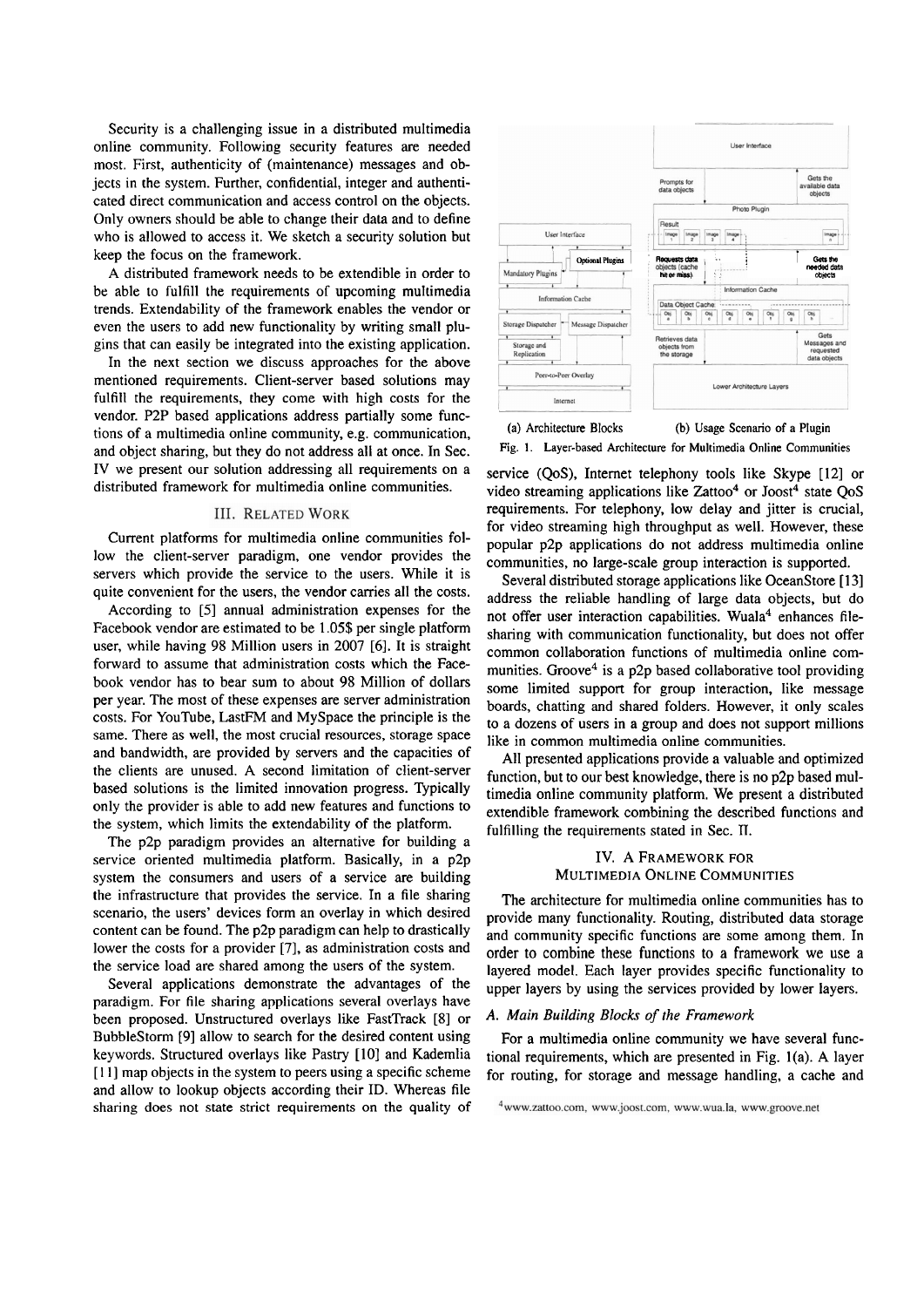several plugins implementing base features of the multimedia online community are needed and discussed next.

P2P Overlay: A structured p2p overlay, i.e. a Distributed Hash Table (DHT), maps objects to peers according their object ID. Further, it allows to route messages to peers responsible for specific IDs, i.e. *routeMessage(nodeID, message).* In our implementation we used FreePastry [14] which implements Pastry [10]. It is well maintained and widely used.

*Storage and Replication:* A storage and replication layer uses the DHT and allows to store data objects in a distributed and reliable way. This is essential in our platform as user information like profiles, friendship states, photos and videos have to be stored reliably even if the corresponding user goes offline. We assume the DHT functionality *put(key, object)*, *get(key)* and *delete(key).* In our implementation we used PAST [15], an extension to FreePastry, which we extended with *deletefkey)* by replacing with an empty object.

*Storage Dispatcher:* Whereas the Storage and Replication layer offers the reliable storage of data objects, the Storage Dispatcher processes the application specific data to make it storable. Further, it provides additional functionality like removing or modifying data and is in charge that the storage operations are performed. As we operate in a distributed and unrcliablc nctwork, pecrs may go offline. The Storage Dispatcher detects failed storage operations and triggers new storage jobs. The list of offered functions is *storeItem(object), geiItem(key)* and *deleteItem(key).* 

*Message Dispatcher:* The Message Dispatcher offers direct communication for the higher layers of the platform. Higher layers, especially the multimedia online community related functionality, are encapsulated in so-called plugins. These plugins can either communicate over shared storage objects (indirect communication) or via direct plugin to plugin communication from peer to peer. Using the Message Dispatcher, messages are delivered in a reliable way, once the destination peer/plugin is online. The Message Dispatcher offers the functions **sendMessage(node1dentifier;** *pluginldentijier; message)*  and *receiveMessage(pluginIdentifier)*.

*Information Cache:* As many plugins operate on stored data objects (e.g. friends lists, photo albums), it is necessary to have a local cache for the objects that has been retrieved once. The Information Cache is a local representation of the DHT and a contact point for higher layers, which may ask the Information Cache for specific objects using *getItern(key)* and *getMessage(plugin1dentifier).* The Information Cache maintains for each requested data object ID a timestamp and whether it is in the Cache, it has been requested or it is not available in the network. Using these three possible states for a data object, a proper answer can be replied to the querying higher layer, which can then react instantly. By periodically requesting the data object until either the data object is found or marked as not available (based on a timeout), the higher layers can proceed the snapshot of the results any time. An example is depicted in Fig. I(b), where the higher layer (here Photo Plugin) is prompted to provide the contents of an album. The plugin queries the Information Cache periodically and uses the



**Fig. 2. Plugins Interacting with the U1 and the Information Cache**  current snapshot of the results. Once the object is requested again and a timeout depending on the timestamp and the current object state (available, pending or missing) is reached, the Information Cache identifies next steps. Upon a timeout of an available object it is requested again in order to find a new version, a pending object is set to missing, and a missing object is looked up again using the Storage Dispatcher. We use the least recently used cache replacement strategy. Please note, that current p2p applications do not operate on distributed data structures and do not use an Information Cache. During our research we identified this component being a highly valuable component for operations on the data, as discussed in Sec. V.

*Plugin Layer:* The underlying layers provide the functionality of reliable storage, quick data access and plugin to plugin and peer-to-peer communication using the Storage Dispatcher and Message Dispatcher. Based on these functionality we establish a layer for plugins that provide the desired functionality for online comrnunity platforms. Plugins are small building blocks providing a specific functionality, having a plugin identifier and an interface for accessing this functions and the results. We differentiate between mandatory plugins that are expected to be implemented in the framework of any participating peer and optional plugins, which cannot be assumed to be on every participating peer. This differentiation helps to make the framework extendible, **as** new (optional) plugins can be built and installed individually on any peer. Optional plugins can hereby reuse both the functions provided by the lower layers as well the functions provided by the mandatory plugins. We designed plugins to be shareable code packets that can be loaded dynamically into the system using *init()* and *terminate()* functions. For that we built a class loader, that parses at the beginning a specific folder and loads plugin compatible classes.

*User Interface:* The User Interface is well decoupled from the underlying framework. Plugins offer an interface for accessing their functions and retrieving the results. It is expected that every plugin has its own User interface, the set of all plugin-specific User interfaces are combined in a graphical user interface framework, like it is done in Eclipse [16]. We discuss this design decision in Sec. V. The interactions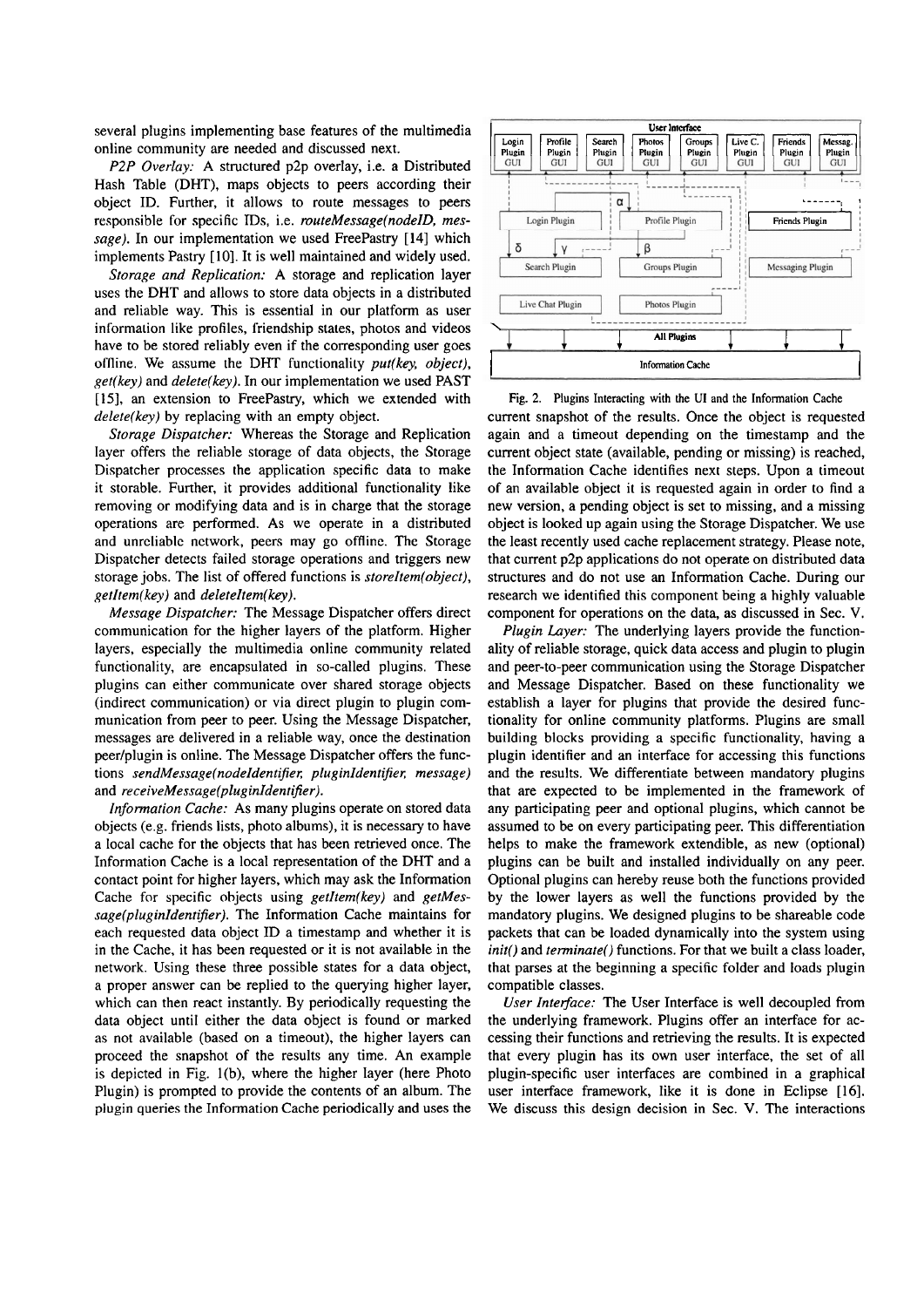

**Fig. 3. Example of Disiributed Linked Lists used for Albums and Photos** 

between all plugins and User interfaces is depicted in Fig. 2. The figure shows that all plugins use the underlying layer and for all plugins a plugin specific GUT exists which is combined in a GUI framework. Plugins may use the different functionality (marked with  $\alpha$ ,  $\beta$ ,  $\gamma$  and  $\delta$ ) of each other. The figure also shows the list of plugins we have implemented in the framework. Before presenting the plugins in detail, we describe the distributed data structures used and give a small example, how the layers interact.

#### *B. Distributed Data Structures*

Multimedia online communities require to store various kinds of information in the network persistently. Typical examples are User profiles, friends lists, photo albums, video sets with comments and information on interest groups. Casual get and put functionality of DHTs are not sufficient to build such complex applications. For that reasons we created a distributed data structure that operates with distributed linked lists. These are huilt up of several storable ohjects, identified by a key, that store hesides usage specific content (e.g. meta data to images) pointers on other data objects. With these pointers a graph of interdependent objects is established, a distributed linked iist.

In Fig. **3** we present the concept of distributed linked lists on the example of the Photo Plugin. One main idea behind the concept is, that every data object can be uniquely identified hy its key. Further the key of the object is used to store and find it in the DHT. Plugins give their data objects specific keys starting with the plugin ID. The list of all albums corresponding to an User Alice for example is built by concatenating and hashing the terms *photoplugin: albumsof* and *user: Alice,* which results in a storage key. The corresponding object contains as payload some meta data and a list of pointers, pointing at data objects that contain the specific albums. One album is a data object containing some meta data and a list of pointers, pointing at image objects. The image objects contain as well some meta data and the picture itself. These data objects are placed using the Storage and Replication layer in the network.

Please note, that the Photo Plugin is just a representative of

storable multimedia files. Similarly video files like in YouTube **[2]** or audio files like in Last.FM **[3]** can be stored as well. Once the user retrieved the (small) multimedia file, it is presented to him by the GUI. Every album and every image is stored under an individual key in the network on a different peer, thus the load is distributed.

#### *C. Example of Layer Interaction*

Plugins use the functions of the framework and implement the spccific functionality for multimedia online communities. Fig. l(b) shows an example of the Photo Plugin interacting with the GUI and the Information Cache. Please note that the photo represents all storable multimedia content. The Photo Plugin offers to get a set of images belonging to a spccific album. It can be triggered by its GUI (or other plugins) to retrieve the photos of an album with a given name. As a result it provides a set of images, this set may be incomplete, some images may be marked as pending or missing. It is left to the GUI how to interpret and visualize this information. However, various GUIs may exist for the Photo Plugin, optimized for various devices and purposes.

We assume that the Photo Plugin is triggered periodically and asked for a current snapshot of the results. The main task of the Photo Plugin is to identify which data has to be loaded and to combine data that needs to be presented. First, the Photo Plugin retrieves based on the album name a list of the images corresponding to this album. The list of the images is then stored in the Information Cache. The next time the Photo Plugin is asked it checks whether the list of image pointers corresponding to the album is available in the Cache and if it is so, iterates the list, checks whether the corresponding images are there and requests the pending/missing images. The plugin replies with a list of available images and the state of the missing images. As we assume that the plugin is triggered frequently by its GUT, more and more images arrive and the set of images provided to the GUI grows. The Information Cache is in charge to get the requested objects from the distributed storage and to mark missing objects. Note that other plugins can access the same data from the cache as well.

The plugin itself does not contain any timers or complex mechanisms, it is always triggered (here from the GUI), it checks the availability of the data to combine, combines the data to a reply and passes the reply to the triggering instance. This stateless design eases the development of new plugins and is discussed in Sec. V.

#### *D. Plugins for the Multimedia Online Community Platform*

We implemented several plugins named in the requirements analysis using the frarnework, i.e. for registration and profiles, grouping, searching and communication, were addressed. An overview is presented in Fig. 2.

Login Plugin: The Login Plugin enables an user to join the network by providing information relevant for the authentication. We assume that we have pseudonym identities, i.e. identities that can be checked, but not who the corresponding person is. We use asymmetrical cryptographic public keys as node IDs in the p2p network. Any communication to a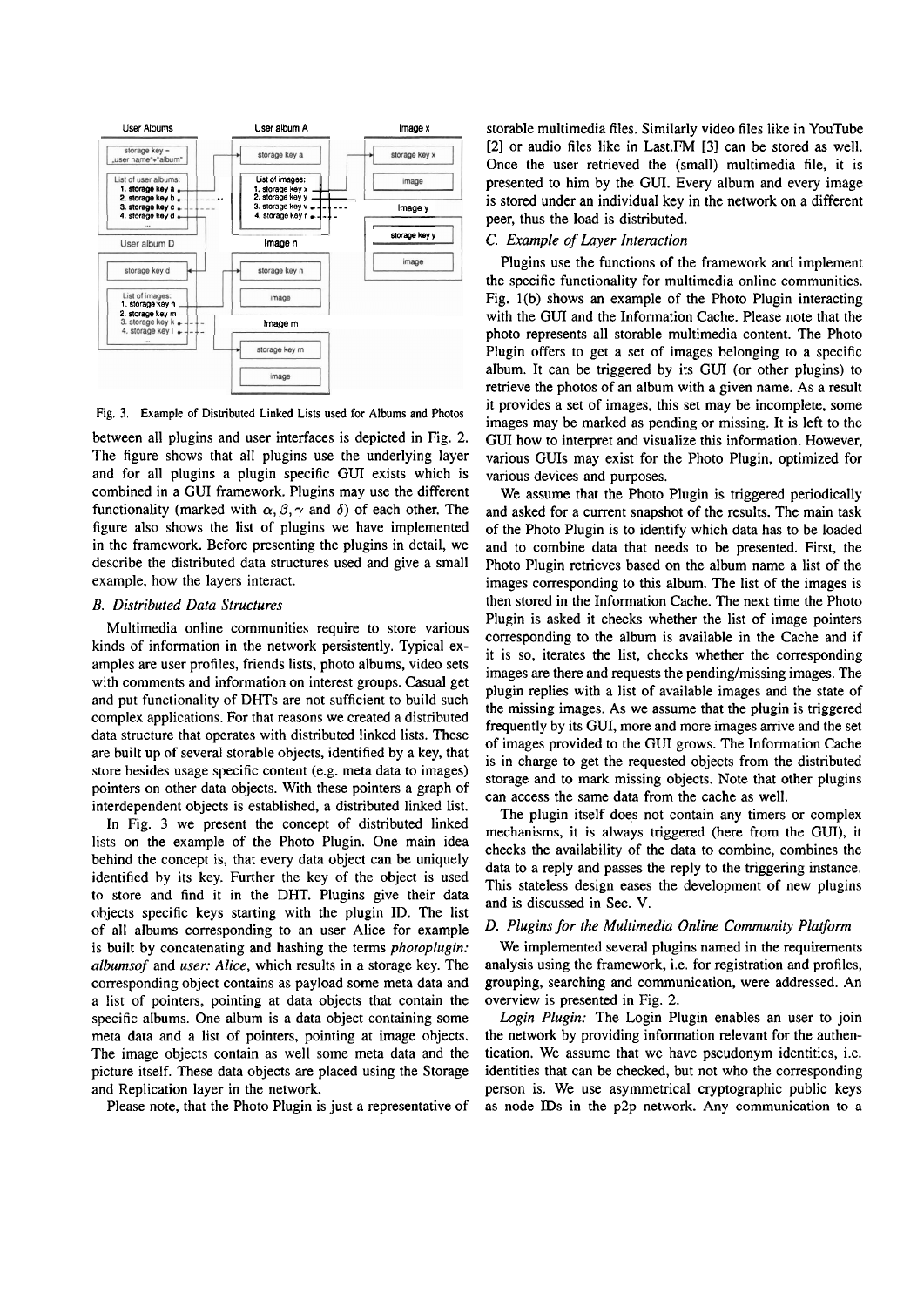node can be encrypted directly with the node ID. The Login Plugin contains a self-signed document containing an user name (which may give hints on the identity of the user), the node identifier and the IP address of the node. Any peer in the network can look up the login information of any other node using a specific object key e.g. *hash(usemame:Alice).* Like in ICQ or Skype the User name is a cryptic code, but a suitable buddy name can locally be assigned.

*Profile Plugin:* The profile of an user contains a personal photo and a list of attributes and values. These attributes may be school affiliation, hobbies, gender, geographical position, birthday ... the list of such information is extendible. In order to provide integrity in data Storage, users sign the data objects they store in the network. As their node ID is identical to their public key any other node can check whether a node (e.g. Ox2dc41a57, Alice) is the author of its own profile. The personal settings of an user may be confidential. In order to provide a secure access control without a central entity, we encrypt the signed data object symmetrically and encrypt the symmetrical cryptographic key with the public keys of the peers that are allowed to access the data.

*Groups Plugin:* Groups (and Friend Lists) are special lists stored in the network containing the user names of group members. Every peer can subscribe in open lists, which they identify by the group name and modify directly using the Storage Dispatcher, which we enhanced to support remote list operations. Restricted groups can only be edited by group owncrs, acccss pcrmission has to bc rcquested from a specific peer listed as group owner, who can then decide and modify the group list. The plugin manages to calculate proper group keys, the join and leave procedure and to derive the list of participants of a group.

*Search Plugin:* In order to search for specific groups or users, we implemented a Search Plugin, which operates on the distributed linked lists and uses the functionality of the Friend and Group Plugin. It is a good example how plugin services can be combined to provide more mature services. The Search Plugin can be fed with attributes e.g. from the profile, it establishes distributed lists and registers the corresponding user at the lists related to his profile. An User e.g. with *Darmstadt* as home town, is then registered automatically in the group/list *Darmstadt* under the hash key of *group\_Darmstadt*.

The Search Plugin can also be used to search for users by specifying keywords (e.g. *Darnzstadt).* All possible group keys are then built within the plugin and queried. Results to corresponding groups are presented jointly or merged.

*Messaging Plugin:* The Messaging Plugin offers a functionality similar to email, namely offline messaging. Each user has an in- and outbox, by specifying an user name a message object is created, encrypted with the recipients public key and stored in the inhox list of the recipient under a specific key (e.g. *inbox\_username:Alice*. Once this user comes online, he checks his inbox and retrieves unread messages.

*Photo Plugin:* The Photo Plugin is a representative of storable multimedia content. Giving an user name, a corresponding key is generated, under which the list of albums related to this user can be found, this is shown in Fig. **3.**  Giving an album name retrieves the list of photos in this album. The resulting set of photos (or other multimedia content) can be used by the GUI for further processing, but can also be instantaneously displayed.

*Live Chat Plugin:* The Live Chat Plugin represents all realtime dependent multimedia content delivery applications. It uses the Message Dispatcher and the node ID of the receiver to communicate with the Live Chat Plugin located at the other peer. The communication can be encrypted with the public key (which is the node ID) of the communication partner. The messages are sent directly and dispatched immediately to the Live Chat Plugin (by naming the plugin identifier).

#### *E. Example for Plugin Interaction*

In Fig. 2 some plugin dependencies are shown. These dependencies are marked with letters  $\alpha$ ,  $\beta$ ,  $\gamma$  and  $\delta$ . The dependencies denote following relation between plugins.

 $\alpha$  - During registering, the Login Plugin instructs the Profile Plugin to create a new User profile. Login Plugin provides the necessary data for creation of a new user profile.  $\beta$  - While creating a new profile or editing an existing profile, Profile Plugin instructs the Groups Plugin to adjust the appropriate groups.  $\gamma$  - The Profile Plugin registers the criteria associated with a certain user by providing appropriate instructions to the Groups Plugin. The information contained in a profile is used by the Search Plugin for searching the users associated with this information.  $\delta$  - The Login Plugin instructs the Search Plugin to register e.g. the email address associated with a certain User as a searchable value in a distributed list.

### **V. DESIGN DECISIONS**

For building the framework we made several design decision, which we Want to discuss in this section. They are helpful for building extendible p2p applications.

*A Common GUI Framework:* Instead of combining the graphical User interface with the functional part of the modules, we defined clear interfaces for the plugins. They can be used to state requests to the plugin (e.g. request list of all friends of Alice) and to retrieve the results (get the current list of friends of Alice). Using this paradigm helps to build several kinds of graphical user interfaces and to use the results by other plugins. The results can be either presented to the user using a device specific visualization or reused by other plugins. A GUI framework maintains the plugin GUIs and combines them on the screen (like in Eclipse **[16]).** We have implemented for all plugins user interfaces and integrated them in an user interface framework.

*Base Security Solution:* Secunty is a challenging issue in p2p systems, with several open questions, especially if no central server is used for support. For the scenario of multimedia online communities we Sketch a solution that fulfills the requirements. We assume pseudonyms and with that explicitly no binding between human identities and user identities in our system. As node IDs we use asymmetric public keys, e.g. based on elliptic curves as they are small.